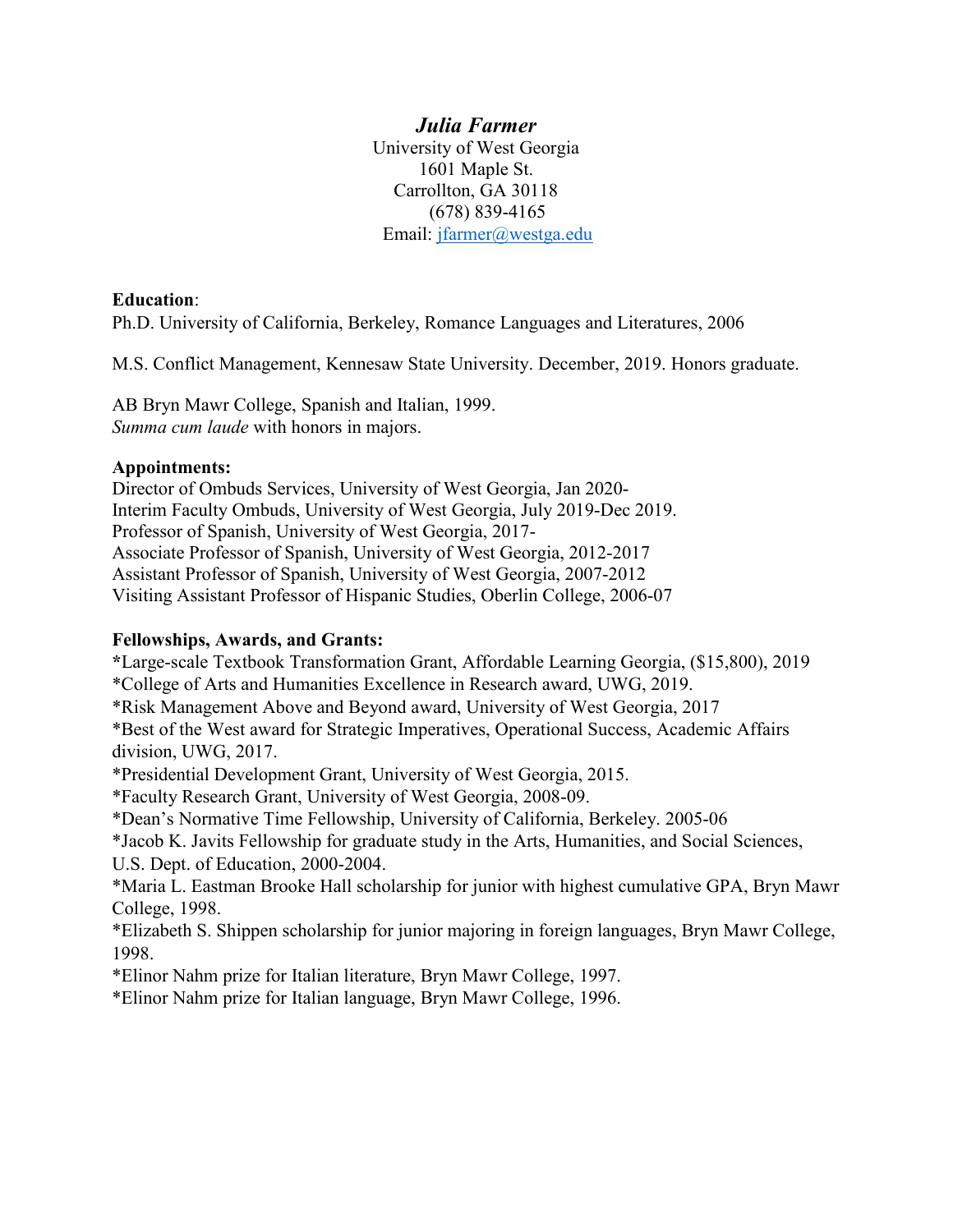#### **Publications:**

Book:

*Imperial Tapestries: Narrative Form and the Question of Spanish Habsburg Power, 1530-1647*. Bucknell University Press, 2016.

#### Book Edition:

Vega, Lope de. *Los mártires de Japón*. Ed. and Introd. Christina Lee. Notes Christina Lee and Julia Farmer. Newark, DE: Juan de la Cuesta Press, 2006.

#### Peer-Reviewed Articles:

"Text, Body, and the Early Modern Spanish Literary Field in Three *Exemplary Novels* of Cervantes." *Romance Quarterly* 66.4 (2019): 187-95.

"Cervantes, Ariosto, and the Art of Reading." *Hispania* 101*.*1 (2018): 136-42.

"Figures of Dialectical Imitation in Góngora´s Major Ovidian Poems." *Revista de Estudios Hispánicos* 49.2 (2015): 363-83.

"You Need but Go to Rome: Teresa of Avila and the Text/Image Power Play." *Women's Studies: An Interdisciplinary Journal.* 42:4 (2013): 390-407

"Inscribing Victory: Rivalry and Mise-en-Abyme in Maria de Zayas's Novella Collections." *MLN* 126.2 (2011): 245-58.

"The Experience of Exile in Garcilaso's Second Eclogue." *Bulletin of Hispanic Studies* 88.2 (2011) 161-77.

"Disenchanted Castles: Cervantes' Representation of the Ariostan Epic-Romance Split." *Cervantes* XXIX.2 (Fall 2009): 159-72.

"Return to Sender: Meta-Epistolary Reflections of Political Disillusionment in Petrarch's *Rerum Familiarium Libri*." *Forum Italicum* 40.2 (Fall, 2006): 234-50.

"¿Entiendes tú el equilibrio? Fashioning a Krausist *Gaviota* in Galdós's *La Desheredada*." *España Contemporánea* XVII.2 (2004): 37-51.

# Translation:

Gil, Juan. "Chinos in 16th Century Spain." *Western Visions of the Far East in a Transpacific Age* (1522-1671). Ed. Christina H. Lee. Farnham, Sorrey: Ashgate Press, 2012. 139-52.

# Book reviews:

Vélez Sainz, Julio. *'El Rey Planeta': Suerte de una divisa en el entramado encomiástico en torno a Felipe IV. Revista de Estudios Hispánicos* 53.1 (2019): 422-24*.* 

Scott, Rachel. Celestina *and the Human Condition in Early Modern Spain and Italy*. Rochester, NY: 2017. *Sixteenth Century Journal* 49.3 (2018): 924-25.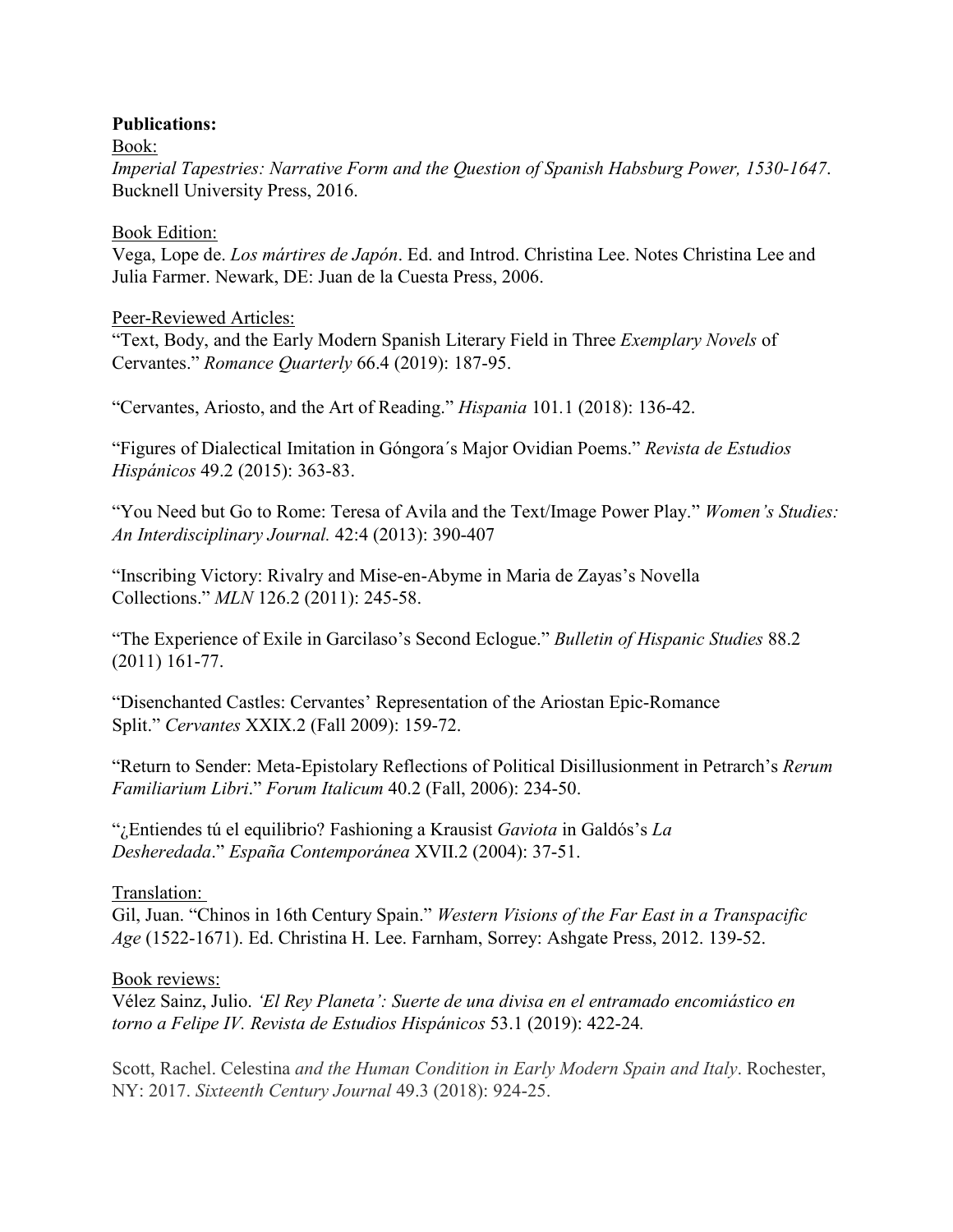Rodríguez-Guridi, Elena. *Exegesis del "error:" Una reinterpretacion de la praxis de escritura en* Libro de la vida, Novelas ejemplares y Desenganos amorosos. *Hispanic Review.* 83.1 (2015): 102-04.

De Valencia, Pedro. *Sobre el pergamino y láminas de Granada*. Ed. Grace Magnier. Bern: Peter Lang, 2006. *Sixteenth Century Journal* 40.2 (2009): 590-92.

De Armas, Frederick, ed. *Ekphrasis in the Age of Cervantes*. Lewisburg, PA: Bucknell UP, 2005. Review in *Calíope* 13.2 (2007): 96-100.

#### **Conference Presentations:**

"Don Quixote, Celebrity and Reality TV Star." MIFLC, Auburn, AL, October 2019.

"Fame and Celebrity as Topics for a First-Year Seminar and Vehicles for Working Toward LEAP Essential Learning Outcomes." To be presented at the USG Teaching and Learning Conference, Athens, GA, April 2019.

"Self Defense and Self–Definition: Bodily Rhetoric in the Texts of Eleno/a de Cespedes and Catalina de Erauso." PAMLA, Pasadena, CA, November 2016.

"The Greatest Perils: Maria de Zayas as Secret Secessionist?" PAMLA, Portland, OR, November 2015

"Montemayor's Felicia: Friend or Courtly Foe?" Sixteenth Century Society. New Orleans, October 2014.

"Don Quixote at Binche." Southeast Coastal Conference on Languages and Literatures, Savannah, GA, March 2014.

"Questioning a Feminized Imperial Court in Jorge de Montemayor's *La Diana*." AILCFH conference, Pomona, CA, October 2013.

"Bodies of Discourse and Performance in Cervantes's *Novelas ejemplares*." Renaissance Society of America, Washington, DC, March 2012.

"The Quixotification of Michael Moore." SAMLA, Atlanta, November 2011.

"Deconstructing Calderonian Honor in Lorca's *La Zapatera Prodigiosa*." Conference on Word/Image/Culture, University of West Georgia, November 2010.

"Shamanism and Myth in Cabeza de Vaca's *Naufragios*." Kentucky Foreign Language Conference, April 2010.

"The Novelization of Sancho Panza." PAMLA, San Francisco, November 2009.

"Góngora's Ovidian Palimpsests and Poetic Self-Parody." MLA, San Francisco, December 2008.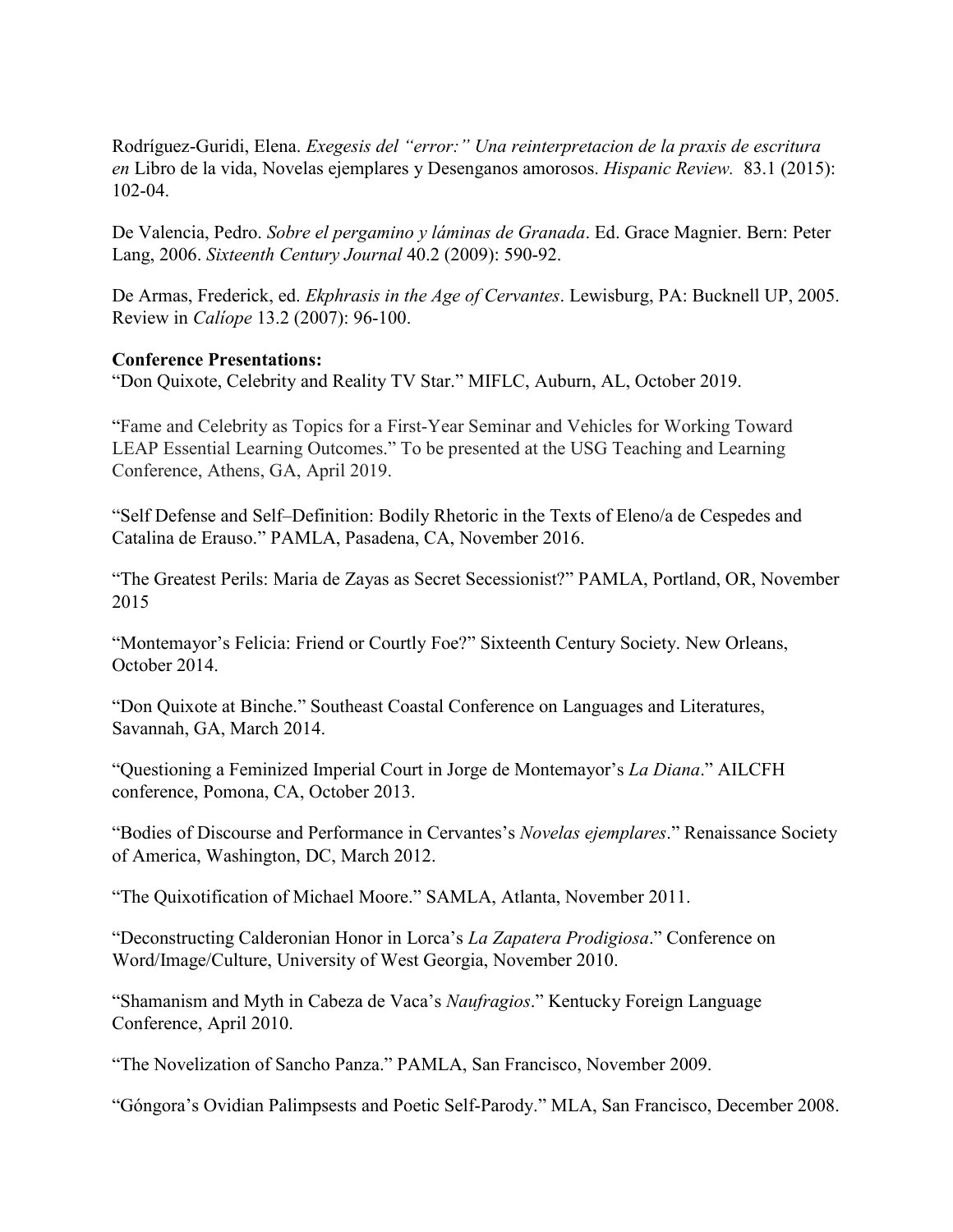"Love Triangles and Mise-en-abyme in Zayas's novella collections." GEMELA, Long Beach, CA, October 2008.

"Transformation or Transportation? Dueling Rituals in the Spanish *comedia*." MLA, Chicago, December 2007.

"Reading Husband Through Wife: Spousal Politics in Calderón's *La cisma de Inglaterra* and Antonis Mor's Portrait of Mary Tudor." 23rd Annual International Conference on Literature and the Visual Arts. University of West Georgia, November 2007.

"Performing Ritual in the Spanish chivalric *comedia*." Mid-America Conference on Hispanic Literature, Madison, WI, October 2007.

"*De sola una hora el desatino*: Reflections on Exile in Garcilaso's Second Eclogue." Society for Renaissance and Baroque Hispanic Poetry, Miami, November 2005.

"One need but go to Rome: Teresa of Avila and the Text/Image Power Play." Renaissance Society of America, Cambridge, England, April 2005.

"*Sotto il suo coperto*: Rethinking Ariosto's Encomium to Charles V." MLA, Philadelphia, December 2004.

"Return to Sender: Meta-Epistolary Reflections of Political Disillusionment in Petrarch's *Rerum Familiarium Libri*." Kentucky Foreign Language Conference, April 2004.

"Disenchanted Castles: Cervantes's Representation of the Ariostan Epic-Romance Split." MLA, San Diego, December 2003.

"Inter Locos: The Subversion of Textually and Socially Constructed Spaces in María de Zayas's *Disillusionments of Love*." Northern California Renaissance Conference, San José State University, April 2003.

"Social and Textual Enclosure in María de Zayas's *Desengaños amorosos*." Renaissance Society of America, Toronto, March 2003.

#### **Teaching Experience:**

University of West Georgia: SPAN 1001, 1002 Elementary Spanish I and II SPAN 2001, 2002 Intermediate Spanish I and II SPAN 3030 Introduction to Hispanic Writers SPAN 3102 Composition SPAN 4004 Hispanic Drama SPAN 4012 Spanish Culture and Civilization SPAN 4170 Advanced Language Skills SPAN 4240 Spanish Short Story SPAN 4280 The Spanish Golden Age SPAN 4785 El Quijote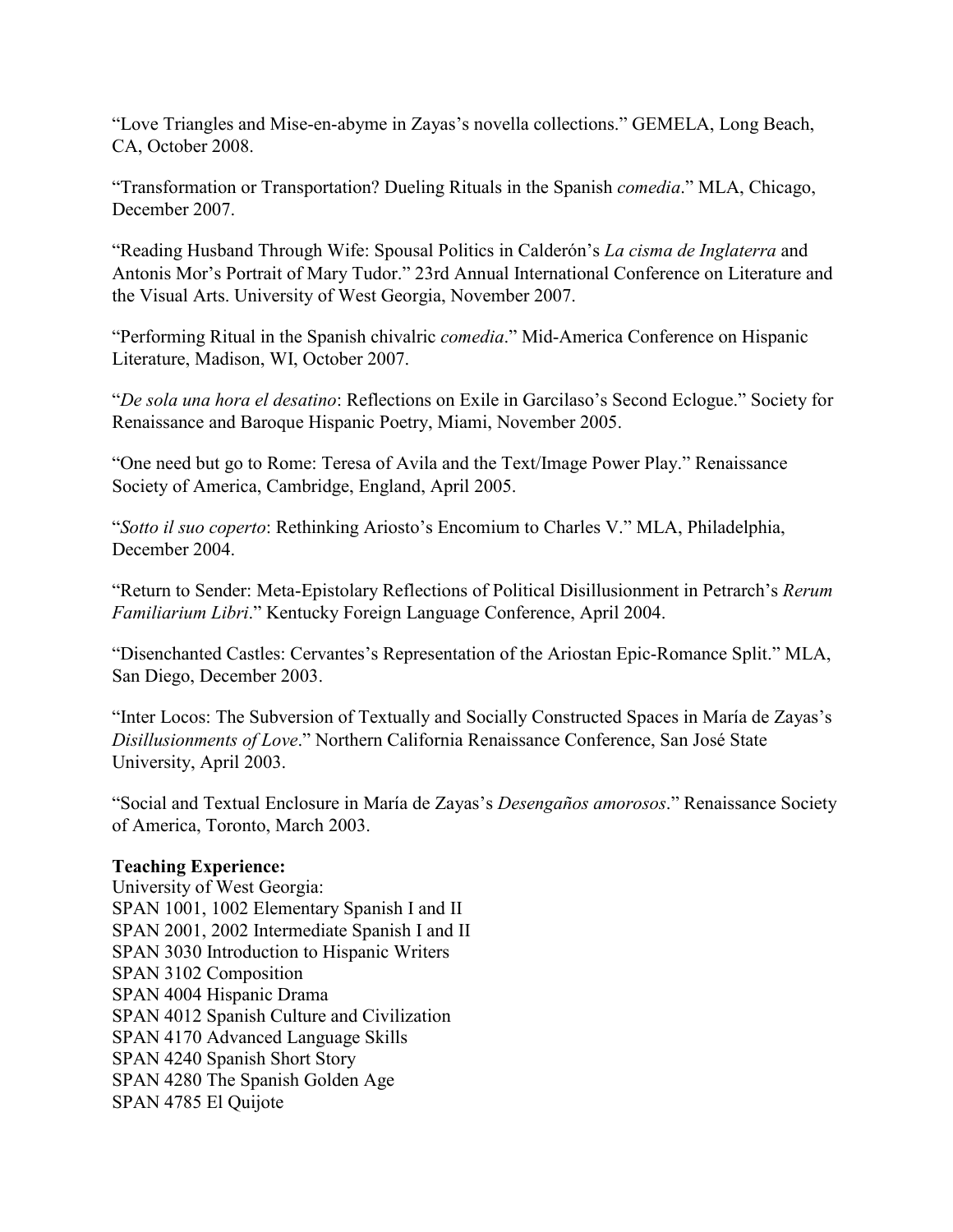SPAN 4785 Gender and the Spanish Novella Tradition SPAN 4785 The Seductions of Don Juan SPAN 4484 Senior Capstone XIDS 2002 Fame and Celebrity Culture (First-Year Seminar)

Oberlin College:

HISP 309. Survey of Spanish Literature I: Imperial Spectacles.

HISP 420: Gender and the Spanish novella tradition.

HISP 203. Intermediate Spanish II.

HISP 202. Intermediate Spanish I.

Private reading (independent study). Directed a student in readings of 20th-century Italian novels.

University of California, Berkeley:

Spanish 1. First-semester Spanish.

Spanish 2. Second-semester Spanish.

Spanish 4. Composition/ Advanced-intermediate Spanish.

Spanish 25. Introduction to Reading and Literary Analysis.

# **Other Service:**

Departmental: French tenure-track search committee, 2007-08. Adviser, Phi Sigma Iota, 2008. International film series committee, 2008-2010. Director, UWG International Conference on History and Fiction, 2009. Study Abroad Committee, 2008-2011. Curriculum Committee, 2009-2013 (Chair, 2009-10). Budget Committee, Spring 2010-Fall 2010. Co-Founder and Director, Languages and Cultures program in Costa Rica, 2010, 2011, 2016, 2019. FLL Department Chair search committee, 2010-2011. Spanish Program Coordinator, Spring 2011-Spring 2016. SACS group, Spring 2011. Chair, Spanish tenure-track search committees, 2008-09, Fall 2011, 2012-13. Spanish tenure-track search committee, Spring 2012. Spanish instructor search committees, 2010, 2011, 2012, 2013 (committee chair). Acting Department Chair, Foreign Languages and Literatures, Summer 2013. Chair, Third-Year Review Committee for Lisa Connell, 2014. Organizer, Phi Sigma Iota Induction, Dept Honors Ceremony, 2014. Third-year Review Committee for Jeffrey Zamostny, 2014. Third-year Review Committee for Yvonne Fuentes, 2015. Search Committee for Departmental Assistant, 2015. Chair, Third-Year Review Committee for Betsy Dahms, 2015. Tenure and Promotion Committee for Yvonne Fuentes, 2015.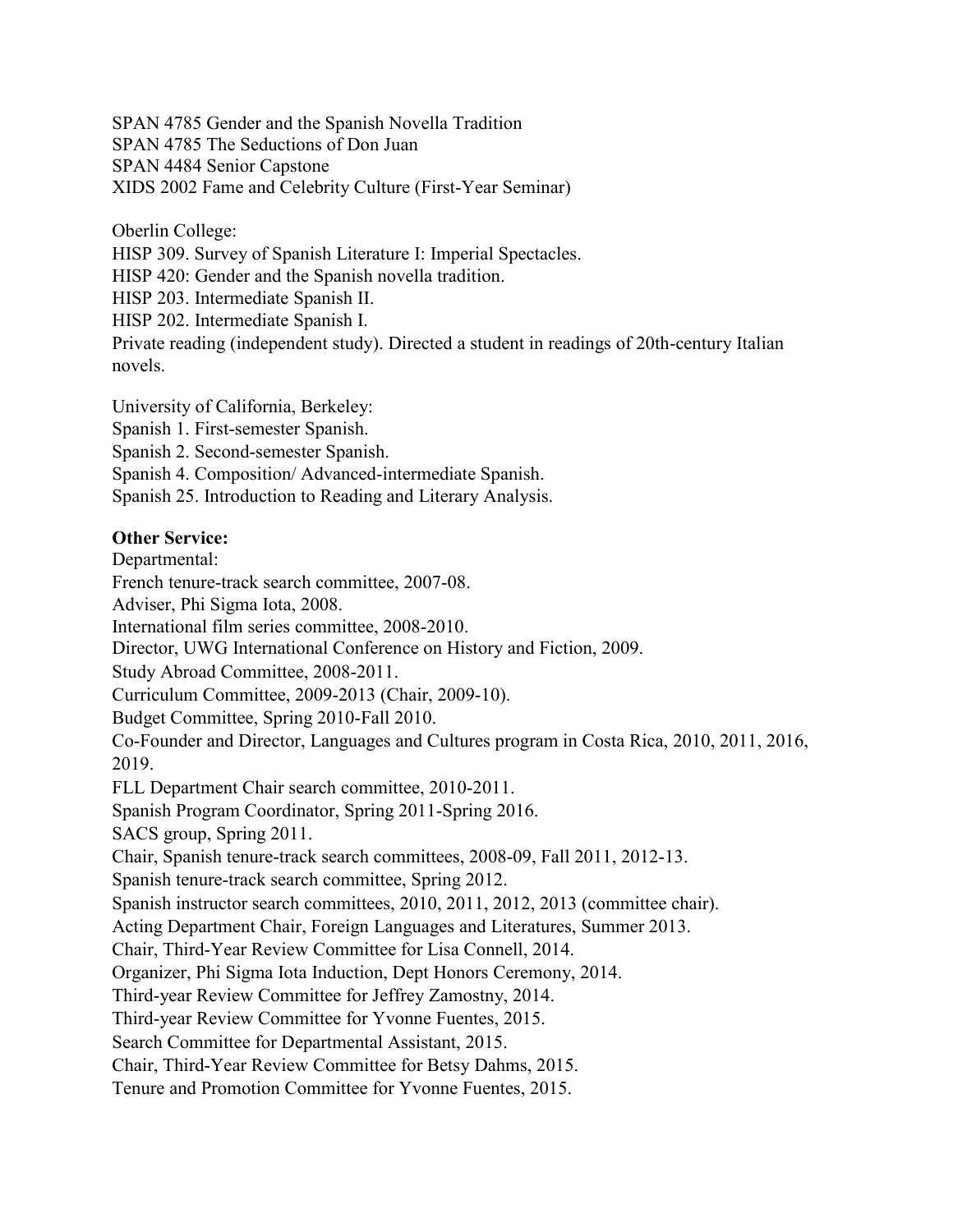Tenure and Promotion Committee for Lisa Connell, 2015. Dept. liaison to COE and advisor to Spanish teaching cert students, 2015-16. Chair, Tenure and Promotion Committee for Betsy Dahms, 2016. Chair, FLL Policy Committee, 2016-2019. French instructor search committee, Spring 2017. Third-year Review Committee for Anca Kozckas, 2017. Chair, Department chair review committee, 2018-19. College and University: Undergraduate Academic Programs Committee, Spring 2008, 2012-15 (committee chair, 2014- 15). Learning Resources Committee, 2008-10. Writing Across the Curriculum Committee, 2008-09. Judge, Research Day (Humanities Division), 2009, 2013. Director, UWG Undergraduate Research Day, Humanities Division, 2011, 2012. RPG Guide, 2010-2011. Institutional Studies and Planning Committee, Spring 2011. UPC General Education Subcommittee, 2012-14. Member, College of Arts and Humanities Dean's Review Committee, 2015. Chair, Faculty Senate, Spring 2016-Spring 2018. President's Advisory Committee, Spring 2016-Spring 2018. Administrative Council, Spring 2016-Spring 2018. Discuss list policy committee, Fall 2016. Policy task force, Fall 2016- IT Steering Board, Fall 2016-Spring 2018. Academic Affairs Fee Review Committee, Spring 2017-Spring 2019. Teaching track policy exploratory committee, Summer 2017. Campus Carry implementation team, Summer-Fall 2017. Faculty Research Grants process subcommittee of FDC, Fall 2017. OneUSG Connect Change Network, 2017-18. General Education Assessment Committee, Spring 2018-Spring 2019. Title IX investigator, 2018-2019. COAH Study Abroad Committee, 2019- Professional and Community: Moderator, Helen Ruffin Reading Bowl, February 2008. Reader, AP Spanish language exam, 2008. Focus Group Participant, Heinle Publishers, 2008. Textbook reviewer, Wiley Publishers (ongoing) Judge, Foreign Languages Declamation Contest, East Coweta High School, 2013-15, 2017. Peer review for *Calíope: Journal of the Society for Renaissance and Baroque Hispanic Poetry*, 2010 Peer review for *La Corónica: A Journal of Medieval Hispanic Languages, Literatures, and Cultures*, 2011 Peer review for *Letras Hispanas: Revista de Literatura y Cultura,* 2015.